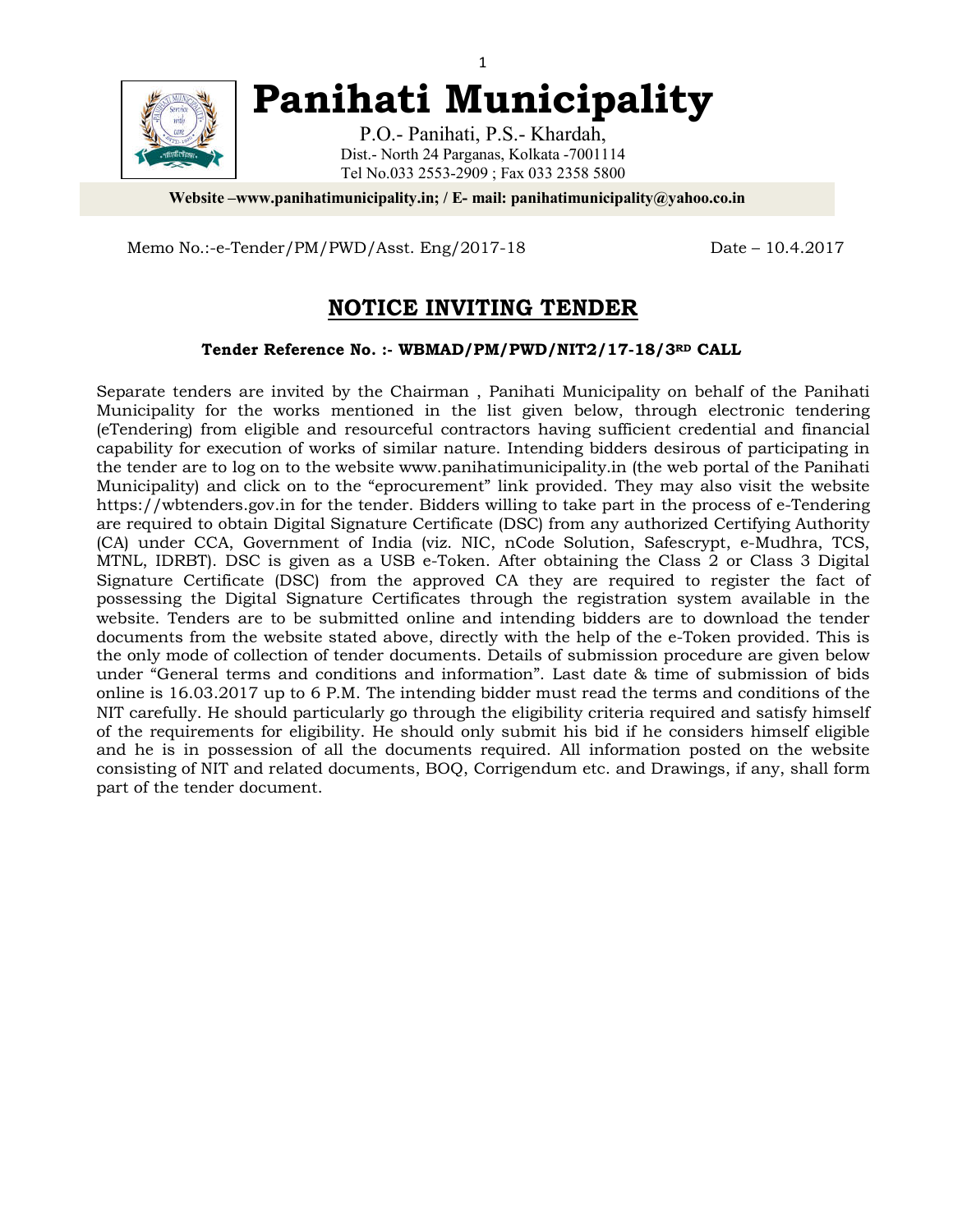#### LIST OF WORKS

## N.I.T No. **WBMAD/PM/PWD/NIT2/16-17/3RD CALL**

| S1<br>no     | Name of Work                                                                                 | EMD and<br>Tender Fee<br>Payable to  | Amount<br>put to<br>Tender () | Earnest<br>Money<br>Deposit<br>(2%) | Cost of<br>Tender<br>Paper<br>$\left( \begin{array}{c} \cdot \\ \cdot \end{array} \right)$ | Time<br>allowed<br>for<br>complet<br>ion | Sour<br>ce of<br>fund |
|--------------|----------------------------------------------------------------------------------------------|--------------------------------------|-------------------------------|-------------------------------------|--------------------------------------------------------------------------------------------|------------------------------------------|-----------------------|
| $\mathbf{1}$ | $\overline{2}$                                                                               | 3                                    | $\overline{4}$                | 5                                   | 6                                                                                          | 7                                        | 8                     |
| 01           | Civil work of Compecting Station<br>for Single Unit Compector under<br>Panihati Municipality | Chairman<br>Panihati<br>Municipality | 1059724.00                    | 21195.00                            | $2500/-$<br>Cost of<br>Tender<br>Papper<br>Tender<br>Docum<br>ent &<br>Cess                | 90 Days                                  | <b>State</b><br>Fund  |
| 02           | Civil work of Compecting Station<br>for Single Unit Compector under<br>Panihati Municipality | Chairman<br>Panihati<br>Municipality | 1059724.00                    | 21195.00                            | $2500/-$<br>Cost of<br>Tender<br>Papper<br>Tender<br>Docum<br>ent &<br>Cess                | 90 Days                                  | State<br>Fund         |
| 03           | Civil work of Compecting Station<br>for Single Unit Compector under<br>Panihati Municipality | Chairman<br>Panihati<br>Municipality | 1059724.00                    | 21195.00                            | $2500/-$<br>Cost of<br>Tender<br>Papper<br>Tender<br>Docum<br>ent &<br>Cess                | 90 Days                                  | State<br>Fund         |

### A. Date & Time Schedule

| Sl. No. | Particulars                                                                             | Date and Time    |  |  |
|---------|-----------------------------------------------------------------------------------------|------------------|--|--|
| А.      | Uploading of Tender (Online Publishing Date)                                            | 10.04.2017 11.PM |  |  |
| В.      | Documents download / start date (Online)                                                | 10.04.2017 11.PM |  |  |
| C.      | Starting date for on-line Bid submission                                                | 10.04.2017 11.PM |  |  |
| D.      | Closing date for on-line Bid Submission                                                 | 22.04.2017 6 PM  |  |  |
| Е.      | Technical Bid opening                                                                   | 25.04.2017 1 PM  |  |  |
| F.      | Financial Bid opening                                                                   | NOTIFY LATER     |  |  |
| G.      | Last date of submission Physical documents (<br>L-1 Bidders Submitted Hard Copy at Asst | 25.04.2017 12 PM |  |  |
|         | Engineer Room)                                                                          |                  |  |  |
| Н.      | Estimate and Drawing collect concern authority                                          |                  |  |  |
|         | <b>PW</b> Department                                                                    |                  |  |  |